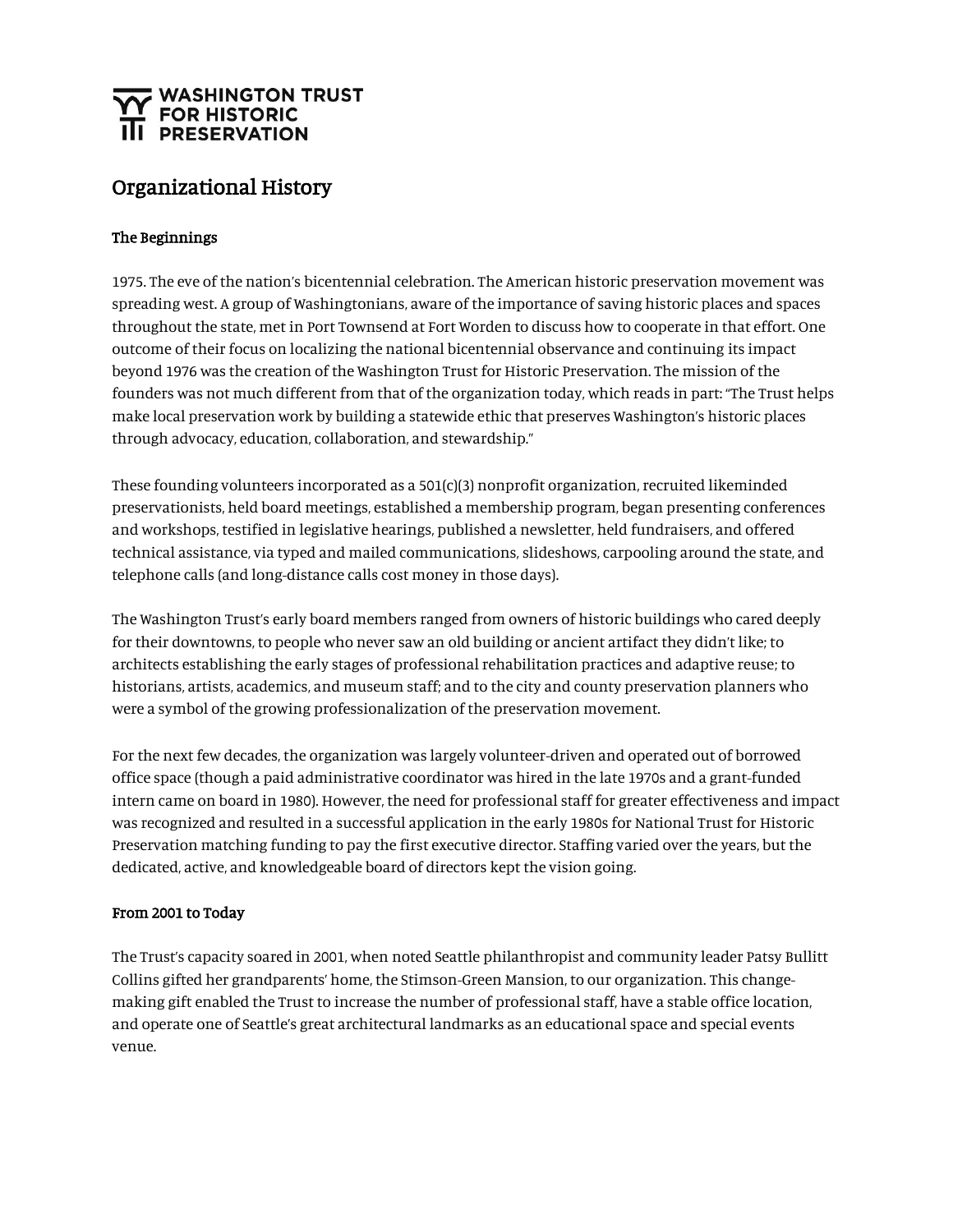The lasting efforts of the founders and subsequent staff and board members have coalesced into several signature activities and programs.

## Public Policy & Legislative Activities

Since our founding, the Trust has sponsored major policy and legislative initiatives, including spearheading the establishment of Washington State's **Special Tax Valuation Program**, one of the few fiscal incentives available for historic preservation that encourages and promotes reinvestment in our state's historic building stock. Every year, our staff, board members, and community allies travel to Washington, DC, to meet with legislators and advocate for preservation funding and program support at the federal level in National Preservation Advocacy Week (a.k.a. Lobby Day). For the past 10 years, our Lobby Day efforts included support for creating the **Maritime Washington National Heritage Area** along the state's saltwater coastline, and at long last, in early 2019, we secured the sought-after National Heritage Area designation, with the Washington Trust named as the local management entity.

## Advocacy & Education

One of our core advocacy programs is our management of Washington's Most Endangered Places list, with which we focus public attention and technical resources on significant properties around the state that are at risk of demolition or neglect. Our *Valerie Sivinski Fund* provides annual grants to grassroots organizations around the state working to preserve the important places in their communities. Our central educational program is the annual **Youth Heritage Project**, a four-day interactive field school that engages high-school students in activities designed to foster an understanding and appreciation of historic, cultural, and natural resources. We also promote heritage tourism through our *Revisiting Washington* online interactive travel guide and publish a quarterly magazine, *This Place*, which keeps members and other subscribers up to date on what is happening in preservation and community revitalization around the state.

### Main Street

In 2009 and 2010, the Washington Trust joined Main Street managers, small business owners, and downtown revitalization enthusiasts from across the state to advocate for saving the Washington State Main Street Program, which provides critical support to local communities working to revitalize their historic downtowns and in turn creates local jobs. In conjunction with the Washington State Department of Archaeology and Historic Preservation (DAHP), we now manage the Washington State Main Street Program, comprised of 36 Communities and 33 Affiliates. In 2017, we successfully spearheaded efforts to enhance the Main Street Tax Credit Incentive Program, ensuring that more communities with historic downtowns across the state will have access to the program. In 2021, the state legislature raised the cap on the Main Street Tax Credit Incentive Program and increased funding for the Washington State Main Street Program overall, enabling us to hire additional staff. We also organize the annual RevitalizeWA conference, Washington's preservation and economic development conference.

#### Stewardship

Since coming into ownership of the Stimson-Green Mansion in 2001, we have worked to maintain this historic National Register and City of Seattle Landmark property at the highest standards of historic